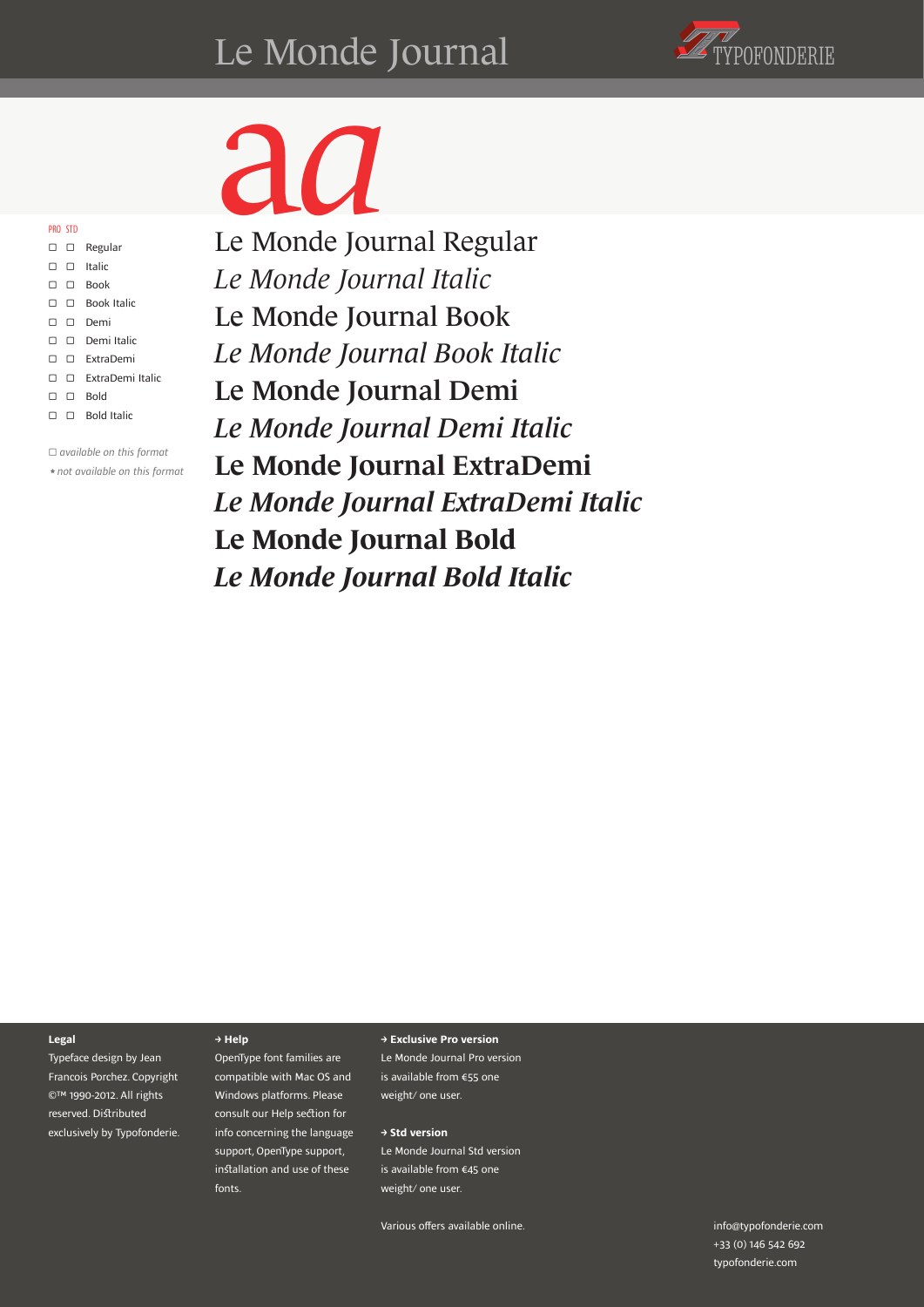



#### **Specimen**

Demi Italic Bold Regular Book Italic ExtraDemi Regular Bold Italic Bold Demi Italic Bold Book Italic

# *L'Illustration* **ran Movilizació**! Affaire très Européenne rnauz *Prise de la Tour de Malakoff* La Guerra en Oriente Medio Transatlant *Les journalistes haussent le ton* **UR SUP** Le Gard *Le droit des affaires* **"Investir aujourd'hui"** *Greece Referendum*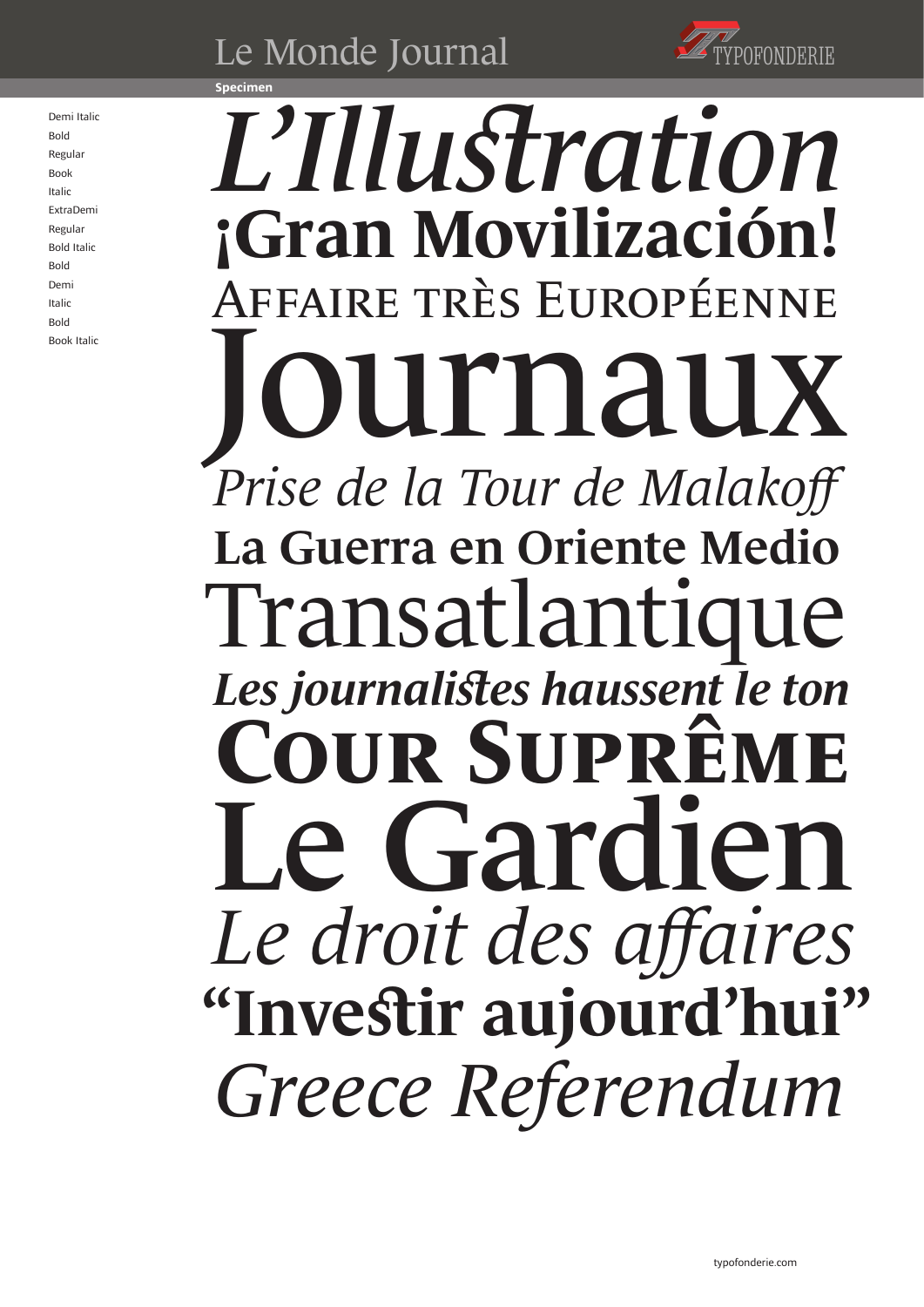



**Glyph set: Std version**

 $1^a$  E<sup>2</sup><sub>3</sub> E<sup>3</sup>/<sub>4</sub> 136 136 m

OTF Stdlat<sup>1</sup> abcdefghijklmnopqrstuvwxyz ABCDEFGHIJKLMNOPQRSTUVWXYZ 1234567890#€\$¢£ƒ¥ 1234567890#€\$¢£ƒ¥ 1/41/23/4%%% +−×÷=~≈≠^<>≤≥¬√∞∫µπ◊°Ω℮∂∆∏∑  $($ )[]{},;:..........]? $i^{\alpha\alpha}$ ,,, $\diamond\ll$ »'" ⁄\|¦-----\_\*†‡§¶&@©®®™ªº `´ˆˇ˜¨¯˘˚˝˙¸˛ àáâãäåæçèéêëıìíîïłñòóôõöøœšßùúûüýÿžðþ ÀÁÂÃÄÅÆÇÈÉÊËIÌÍÎÏŁÑÒÓÔÕÖØŒŠSSÙÚÛÜÝŸŽ ÐÞ fffiffiflffl st→←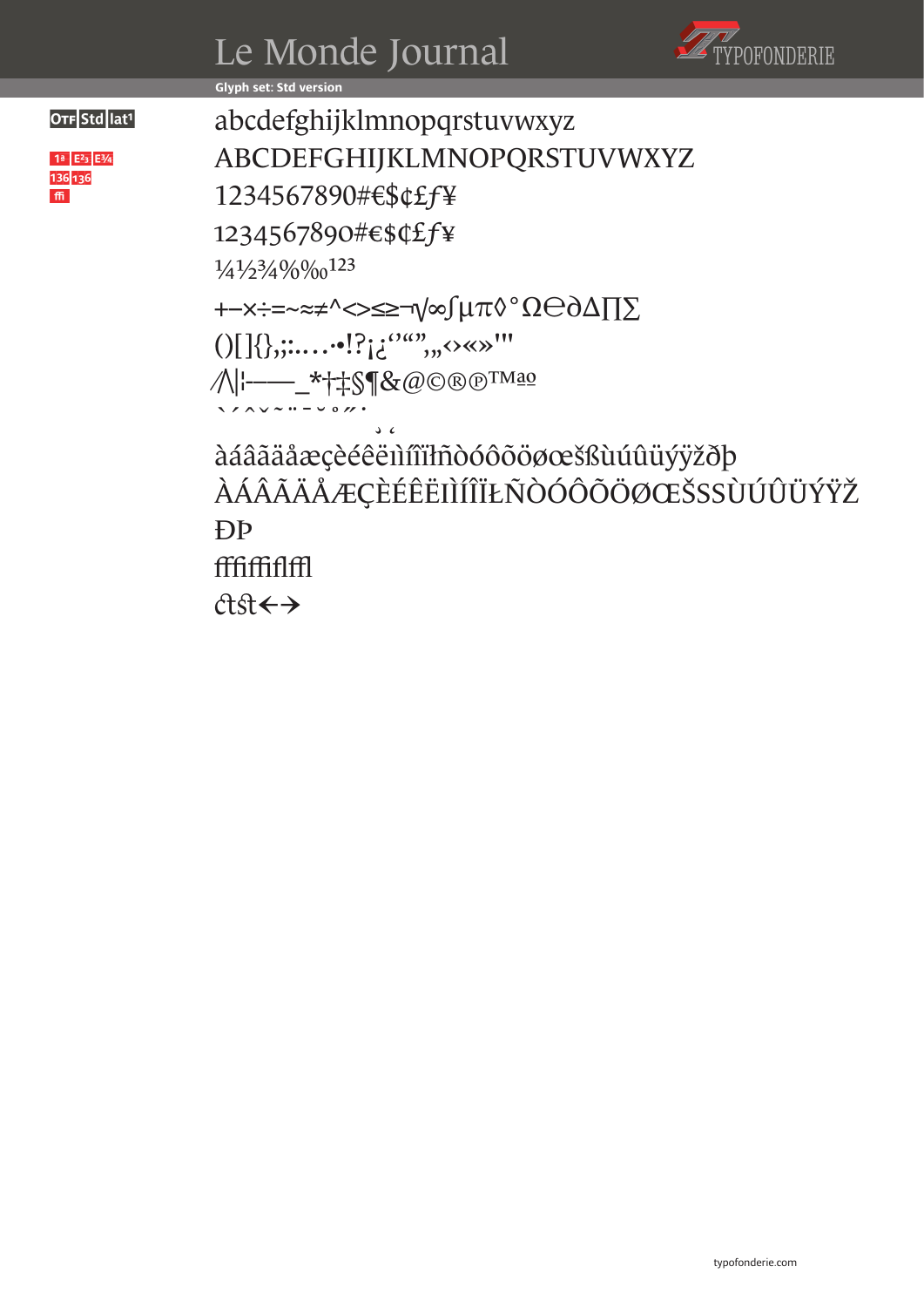## Le Monde Journal



#### **Glyph set: Pro version**

 $1^a$  1<sup>er</sup>  $E^1$ <sub>5</sub>  $E^2$ <sub>3</sub>  $E^3$ /<sub>4</sub> 136 136 136 136  $m$  ct sf  $\rightarrow$  $S<sub>1</sub>$ 

OTF Prolat! abcdefghijklmnopqrstuvwxyz ABCDEFGHIJKLMNOPQRSTUVWXYZ abcdefghijklmnopqrstuvwxyz 12345678900#€\$¢£ƒ¥ 12345678900#€\$¢£ƒ¥ 12345678900#€\$¢£ƒ¥ 12345678900#€\$¢£ƒ¥  $0123456789^{+-=()}$  0123456789 + -= () abcdefghijklmnopqrstuvwxyz 0123456789 0123456789

¼½¾%‰%‰

+−±×÷=≠~≈^<>≤≥¬¤∞◊∆Ω∂∫√∑∏πµ°ℓ℮№ ((()))[[[]]]{{{}}},;:.…··•!?¡¿¿¡''""'"‹›‹›«»«»'" ⁄/\|¦----\_----\*†‡§¶&&@@@©®®™ªº `´ˆˇ̕˜¨¯˘˚˝˙¸˛̦ʻ

àáâãäāăåǻąæǽćĉčċçďđèéêěëēĕėęĝğġģ ĥħıìíîïïīĭjijĵķĺľļłŀńňñņòóôõöōŏőøǿœŕřŗ śŝšşșßťţŧùúûũüūŭůűųẁẃŵẅỳýŷÿźžżŋðþ ÀÁÂÃÄĀĂÅǺĄÆǼĆĈČĊÇĎĐÈÉÊĚËĒĔĖĘ **FIFLĜĞĠĢĤĦÌÍÎĨĨĨĬĮIJĴĶĹĽĻŁĿŃŇÑŅ** ÒÓÔÕÖŌŎŐØØŒŔŘRŚŜŠŞSSSŤTŦ ÙÚÛŨÜŪŬŮŰŲẀẂŴẄỲÝŶŸŹŽŻŊÐÞ àáâãäāăåǻąæǽćĉčċçďđèéêěëēĕėę **FIFLĜĞĠĢĤĦÌÍÎĨĨĨĬĮIJĴĶĹĽĻŁĿŃŇÑŅ** òóôõöōŏőøǿœŕřŗśŝšşșßťţŧ ùúûũüūŭůűųẁẃŵẅỳýŷÿźžżŋðÞ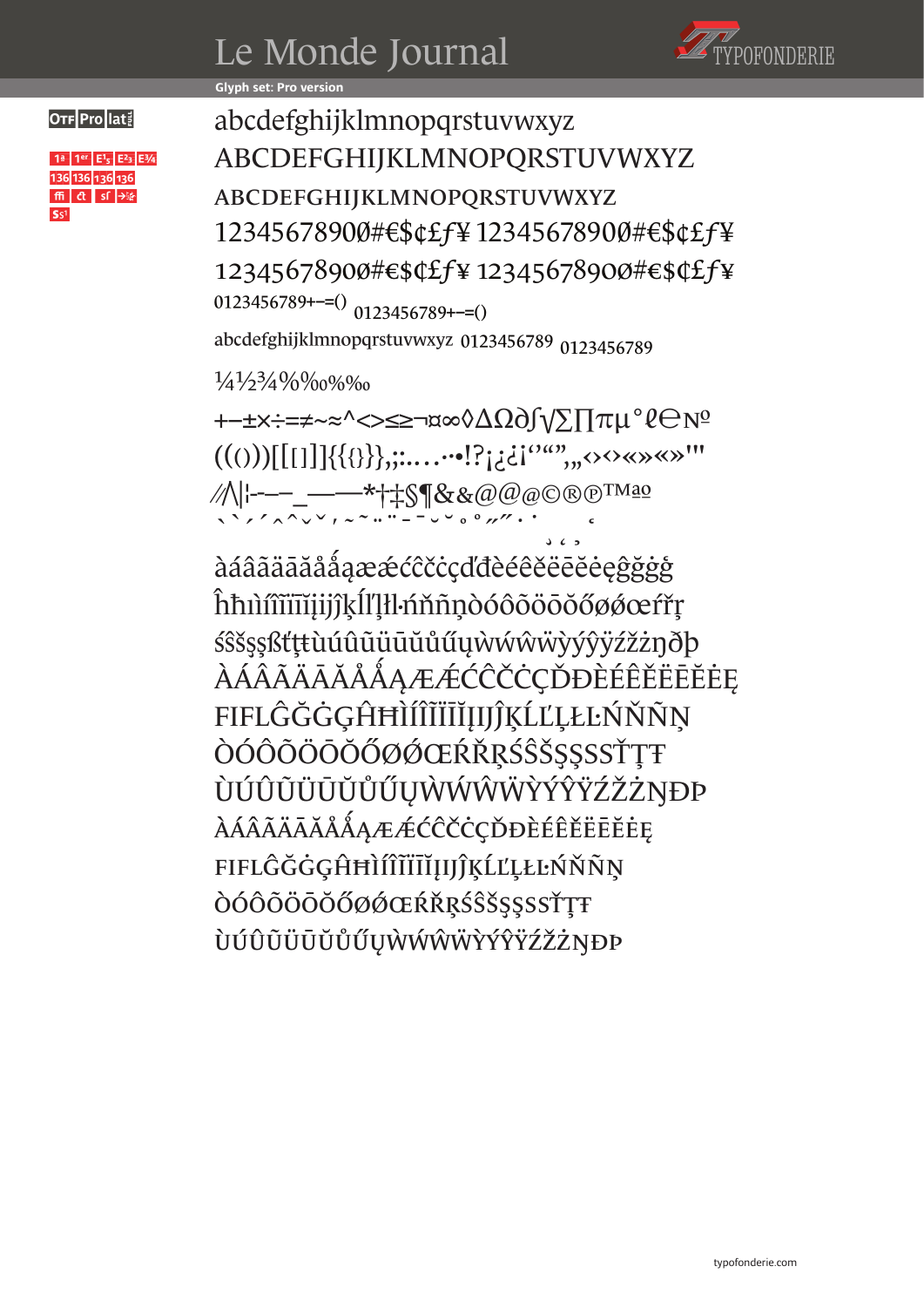

**Glyph set 2: Pro version** 

 $1^a$  1<sup>er</sup>  $E^1$ <sub>5</sub>  $E^2$ <sub>3</sub>  $E^3$ /<sub>4</sub> 136 136 136 136  $\left| \text{ffi} \right|$   $\text{cf }$   $\rightarrow$  $S<sub>51</sub>$ 

OTE Prolati fffbffbfhffhfiffifjffjfkffkflfflftfft f ctstTh  $\blacksquare$ ede $\blacktriangleright$  defatosop $\rightarrow$ ABCDEFGHIJKLMNOPQRSTUVWX 00806000€₹≠≥⊠™™<del>↓\*\*</del>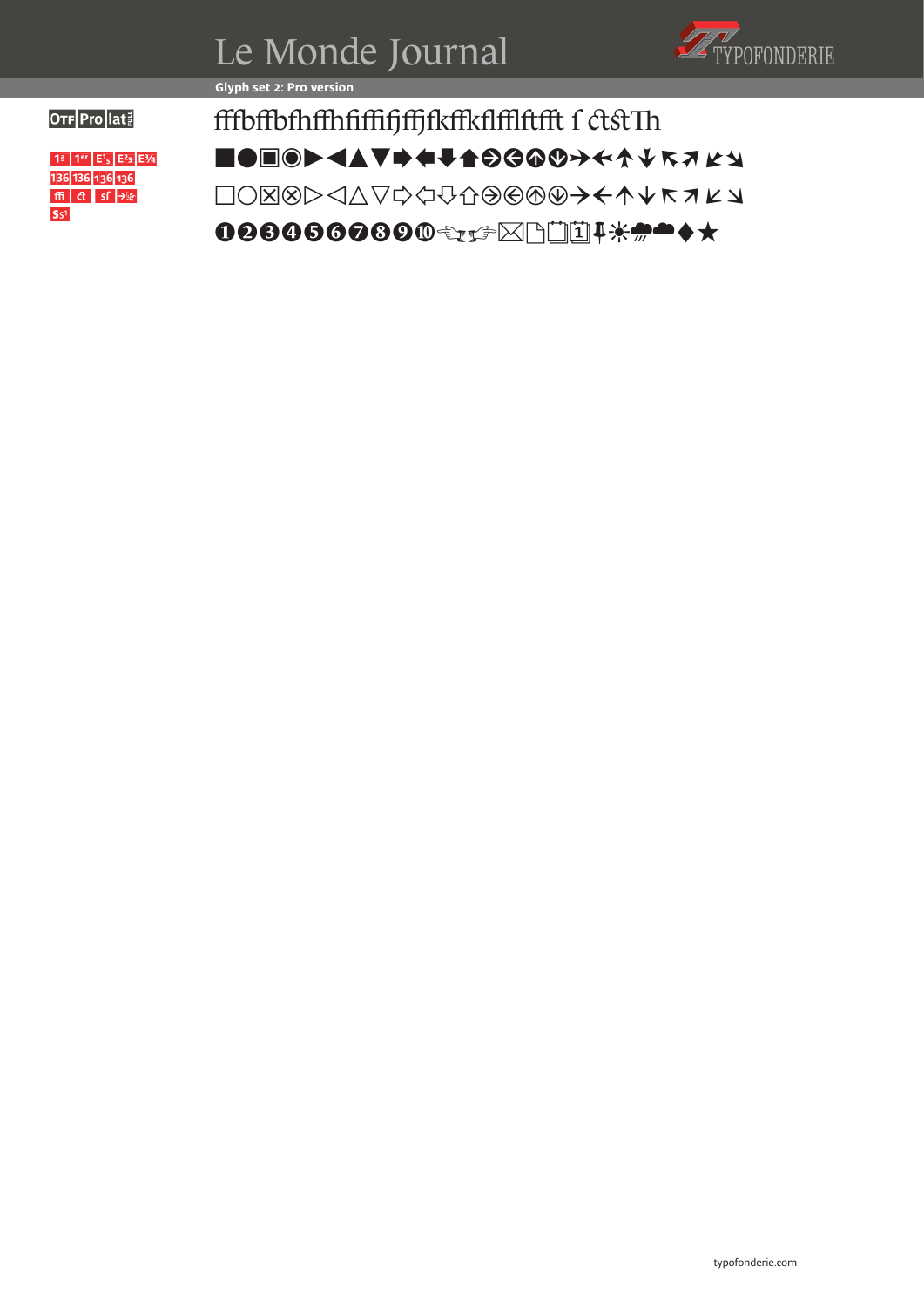## Le Monde Journal



**OpenType features: Pro version**

#### Pro

all capitals *feature*

all small caps *feature* 

standard

superiors & ordinals

standard

ligatures

capital tabular figures (default)

capital figures

minuscule tabular figures

minuscule figures

standard

superscript & subscript figures

numerator & denominator figures

standard

fractions *feature*

{[(‹«abcdefghijklmnopqrstuvwxyz- – — »›)]} {[(‹«ABCDEFGHIJKLMNOPQRST- – — »›)]} {[(abcdefghijklmnopqrstuvwxyz)]} abcdefghijklmnopqrstuvwxyz no No 1a 2o abcdefghijklmnopqrstuvwxyz  $N^{\Omega}$   $N^{\Omega}$  1ª 2<sup>o</sup> fffbffbfhffhfiffifjffjfkffkflfflftfft fffbffbfhffhfiffifjffjfkffkflfflftfft 12345678900#€\$¢£ƒ¥ 12345678900#€\$¢£ƒ¥ 12345678900#€\$¢£ƒ¥ 12345678900#€\$¢£ƒ¥ 1234567890+−=() 1234567890+−=() 1234567890+−=() 1234567890+−=() 1234567890 1234567890 1/2 2/3 3/5 5/6 6/7 7/8 8/9 0/0 0/00

1/2 2/3 3/5 5/6 6/7 7/8 8/9 0/0 ‰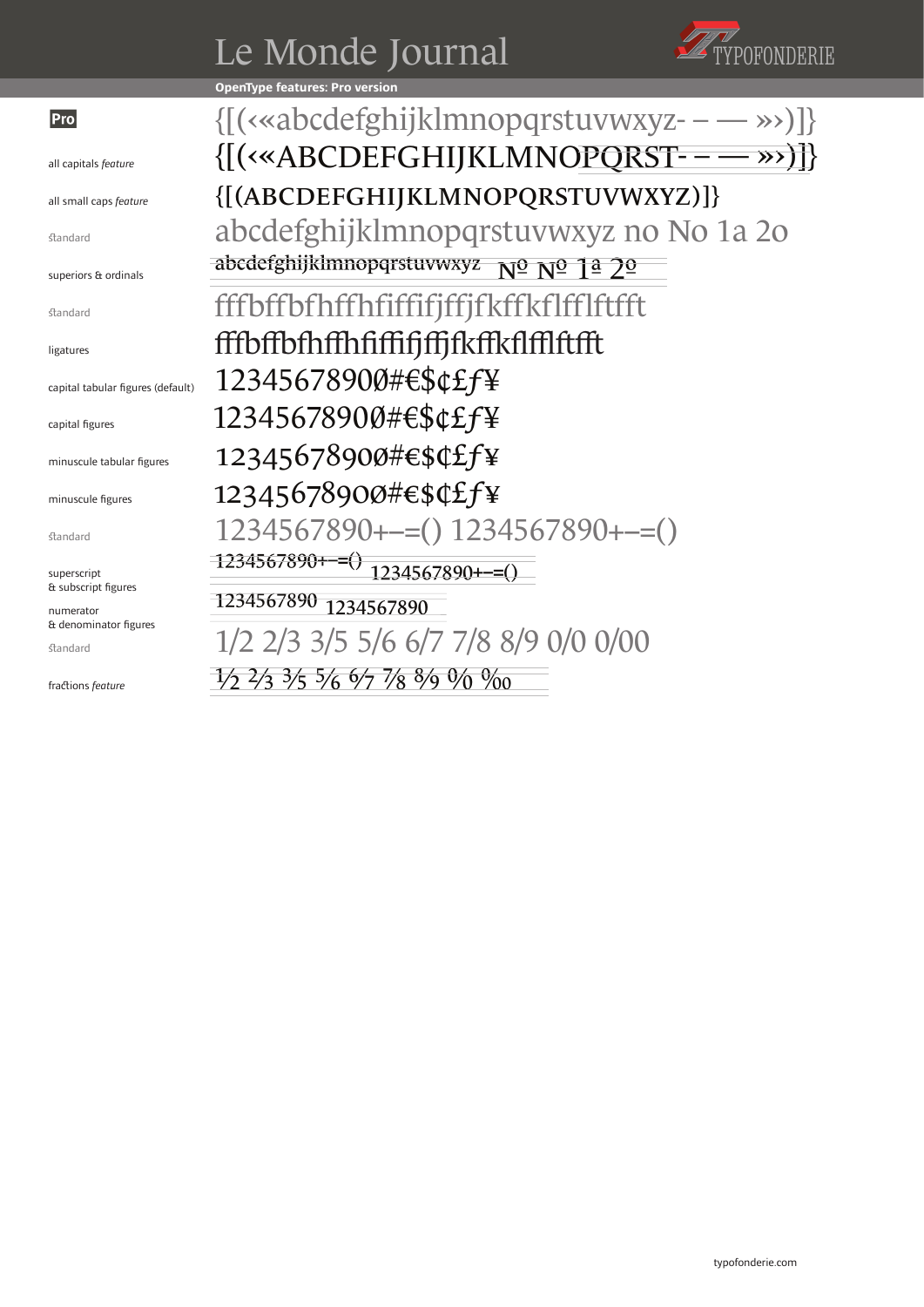|                         | Le Monde Journal                         |  |
|-------------------------|------------------------------------------|--|
|                         | <b>OpenType features: Pro version</b>    |  |
| Pro                     | abcdefghijklmnopqrstuvwx                 |  |
|                         | ABCDEFGHIJKLMNOPQRSTUVWX                 |  |
|                         | $1234567890 \L + -x \div = + -^N YZ$     |  |
| stylistic set 1,        | <b>▋●▣◎▶◀▲▼➡♦╄╆⊝Ĝ<b></b>@◎→←↑↓ጙヺヹゞ</b>   |  |
| ornaments               | <b>□○⊠⊗▷◁△▽☆</b> <del>⊙⊙⊙⊙⊙→←↑↓ĸ↗∠</del> |  |
|                         | <b>006060000€±£⊠NïI!*#****</b>           |  |
| standard                | ctstTh                                   |  |
| discretionary ligatures | AstTh                                    |  |
| standard                | S                                        |  |
| historical forms        |                                          |  |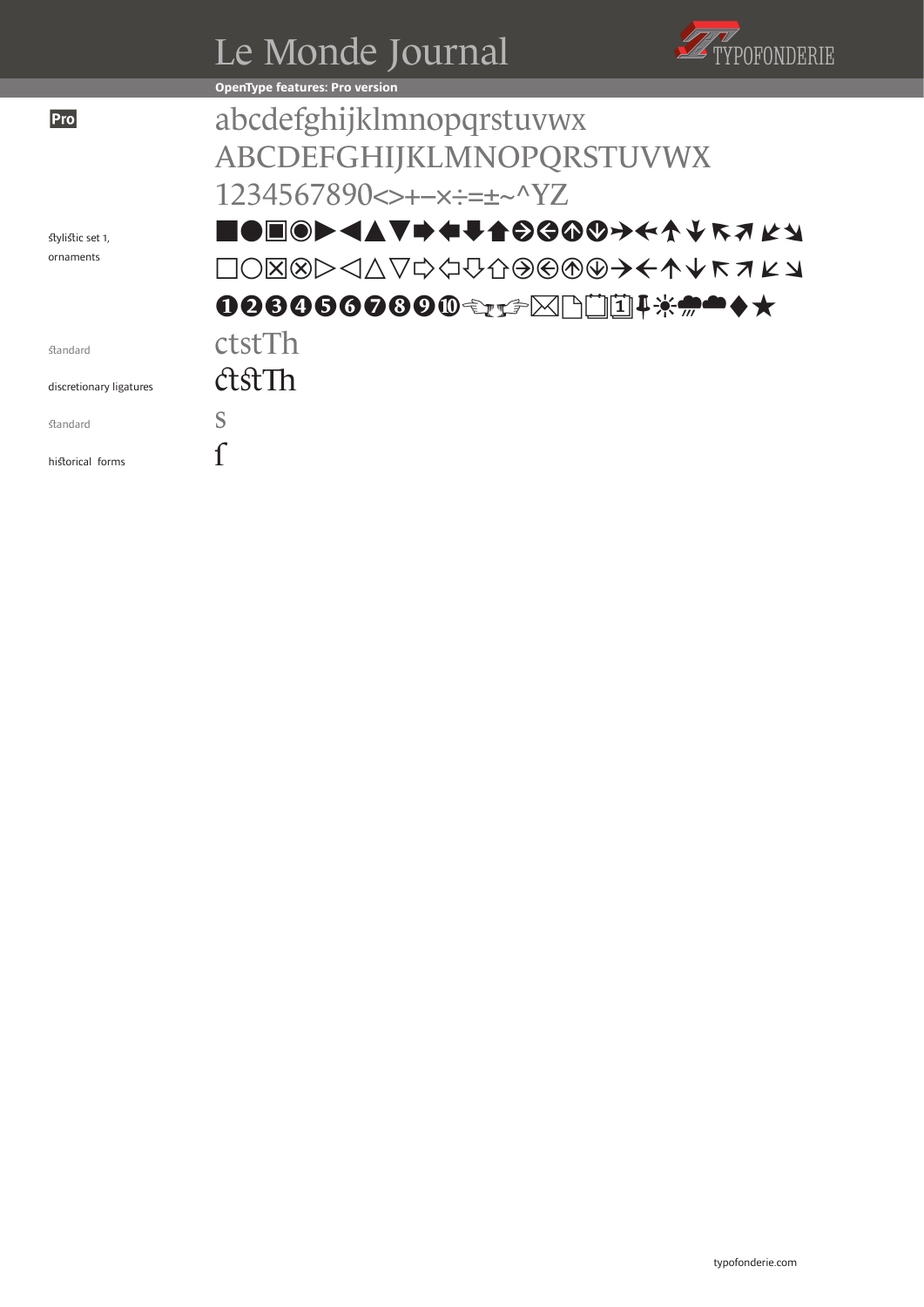|                              | Le Monde Journal                                                                                                                                                                                                                                                                                                                                                                                                                                        |
|------------------------------|---------------------------------------------------------------------------------------------------------------------------------------------------------------------------------------------------------------------------------------------------------------------------------------------------------------------------------------------------------------------------------------------------------------------------------------------------------|
|                              | <b>Stylist sets samples: Pro version</b>                                                                                                                                                                                                                                                                                                                                                                                                                |
| Pro                          | I AM VERY PLEASED THAT SO MANY PEOPLE LIKE MY TYPEFACES and am happy to<br>see the way they are used in most cases. Once in a while george see them condensed so<br>much that they look absolutely squished or extended so much that they look comical,<br>and I don't like that. It ruins the sensitivity of the forms and makes all my careful work<br>unrecognizable. I'd rather people use the faces as they are. If they don't work for a specific |
| discretionary<br>ligatures   | I AM VERY PLEASED THAT SO MANY PEOPLE LIKE MY TYPEFACES and am happy to<br>see the way they are used in most cases. Once in a while george see them condensed<br>so much that they look absolutely squished or extended so much that they look comi-<br>cal, and I don't like that. It ruins the sensitivity of the forms and makes all my careful<br>work unrecognizable. I'd rather people use the faces as they are. If they don't work              |
| stylistic set 1<br>ornaments | य ाा तरहरू स्थान साथ ⊲दार पटाउस भाषा अना √ाए। ⊗प भाषा ♦ <del>३</del> पटाउस कर पटाउस <del>(</del><br>■G® ■Θ V■COY ↓@ ↑▶▶ ↓V▶ ∠■Y ↓V▶Y ■←▶ 斥↑▶® ➡⊖ ⊖@↑↓ ▣■↑▶↑.<br>◈GE▶ ➡G ■ ⊭V➡♠▶ ▲▶◎←▲▶ ↑▶▶ ↓V▶© ▣◎G®▶G↑▶◎ ↑◎ ◎↖▣V ↓V■↓<br>√▼▶♡ ▲⊙⊙♥ ■●↑⊙▲ĸ↓▶▲♡ ↑→ĸ➡↑▼▶◎ ⊙←▶↘↓▶G◎▶◎ ↑⊙ ⊝ĸ▣▼                                                                                                                                                                              |

that they look comical, and I don't like that. It ruins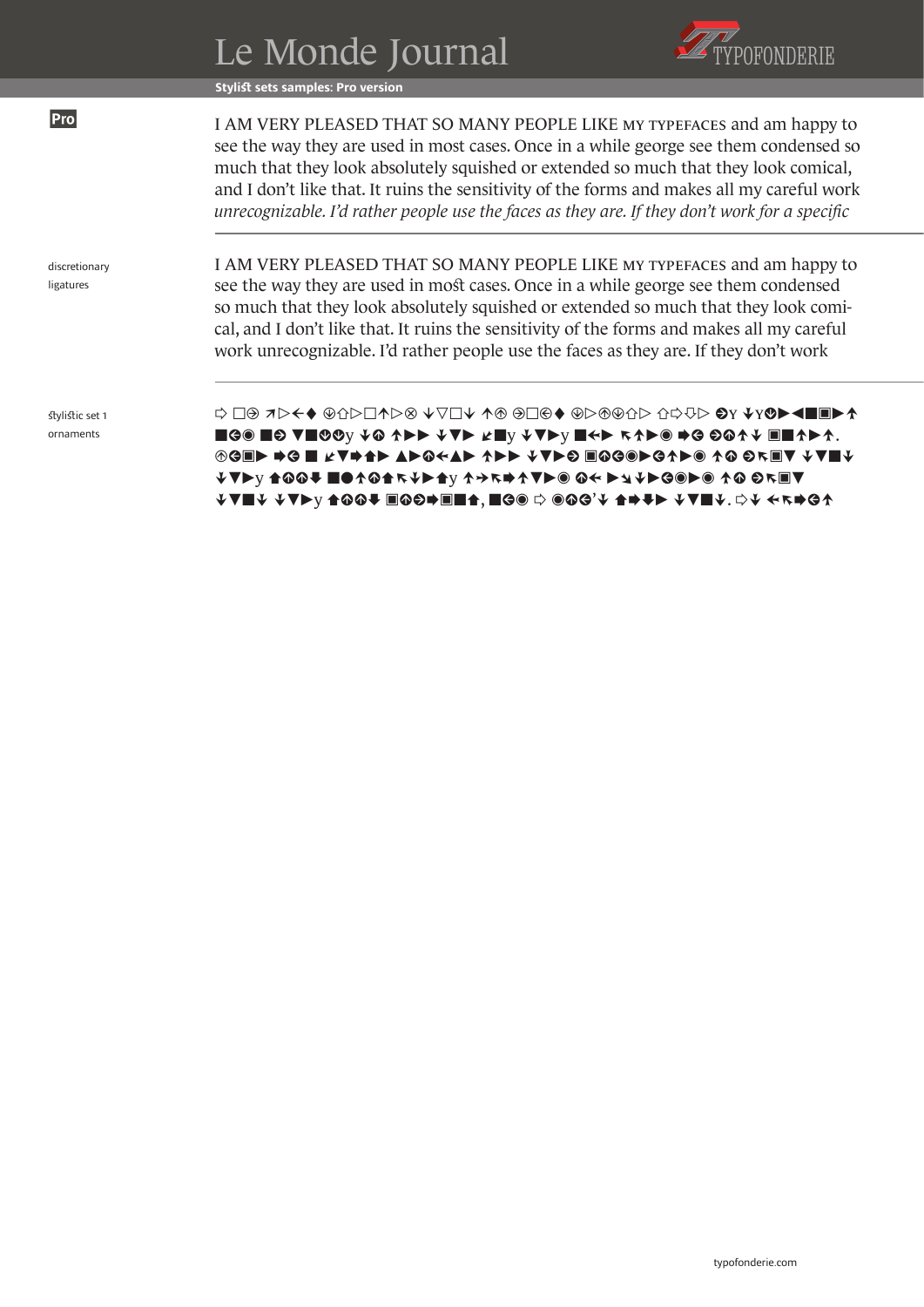## Le Monde Journal



**Tabular figures matching** 

Regular

Italic

Book

Demi

Book Italic

Demi Italic

ExtraDemi

Bold

Bold Italic

ExtraDemi Italic

Tabular figures widths (in lining or oldstyle versions) are compatible in all weight combinations.

12345678900#€\$¢£ƒ¥ *12345678900#€\$¢£ƒ¥* 12345678900#€\$¢£ƒ¥ 12345678900#€\$¢£ƒ¥ 12345678900#€\$¢£ƒ¥ *12345678900#€\$¢£ƒ¥*  12345678900#€\$¢£ƒ¥ *12345678900#€\$¢£ƒ¥*  **12345678900#€\$¢£ƒ¥** *12345678900#€\$¢£ƒ¥*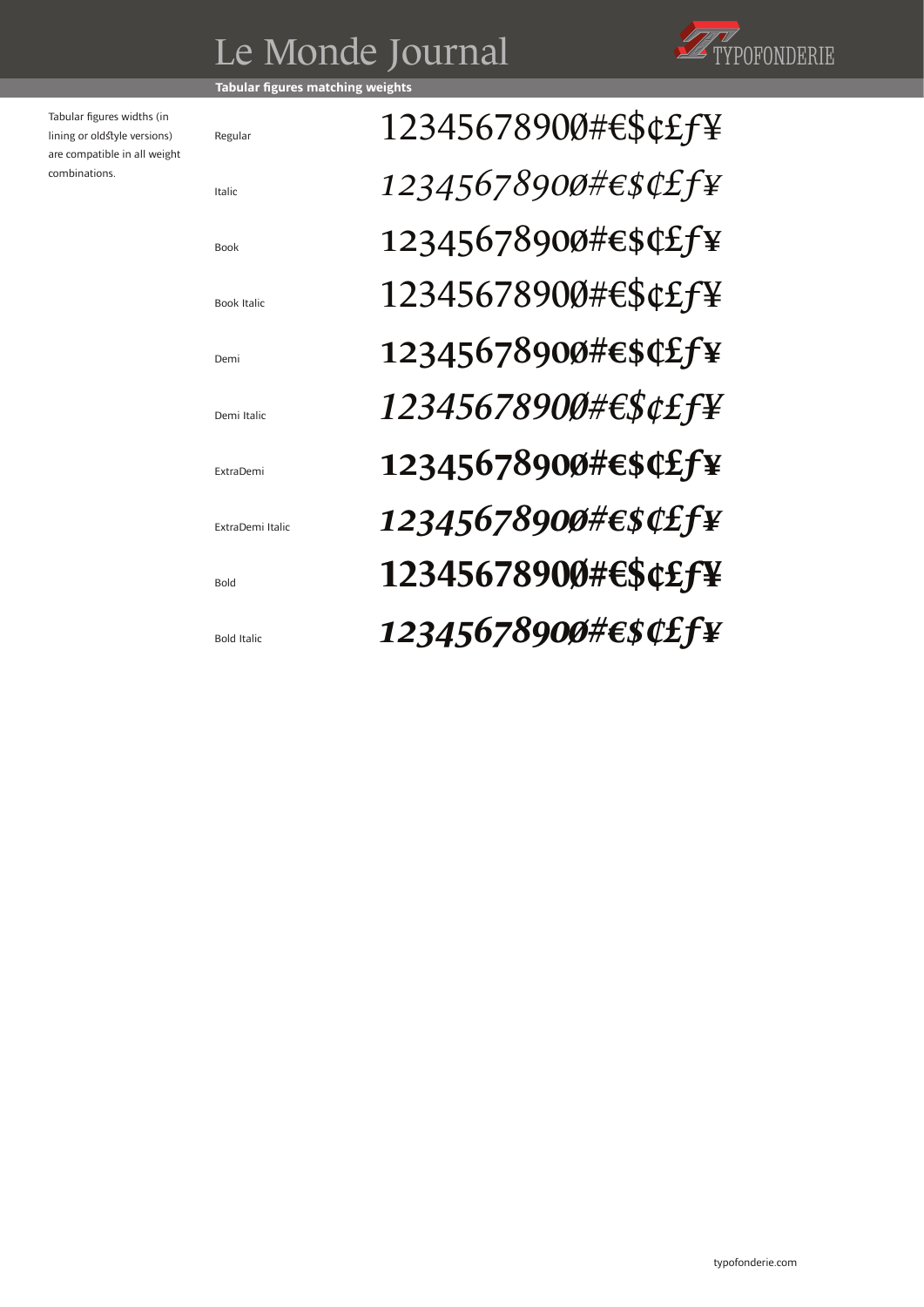**Regular**



abcdefghijklmnopqrstuvwxyz 0123456789 ABCDEFGHIJKLMNOPQRSTUVWXYZ &

# In recent years, a new

#### However, most of the existing types were old-fashioned and not adapted to today's A NEW TYPEFACE HAD TO BE FOUND

In recent years, a new tendency has become manifest in the decorative arts. While the simplicity of the lines has been preserved, the straightness is yielding and a distinguished elegance is coming into its

However, most of the existing types were old-fashioned and not adapted to today's working methods, owing their fragility. A new typeface had to be found with a design that corresponded to today's taste. Thus we have created Le Monde Journal, a modern and elegant typeface, both practical and robust… In recent years, a

A new typeface had to be found with a design that corresponded to today's taste. Thus we have created Le Monde Journal, a modern and elegant typeface, both practical and robust... In recent years, a new tendency has become manifest in the decorative arts. While the simplicity of the lines has been preserved, the straightness is yielding and a distinguished elegance is coming into its own again. Typography has not been neglected in these developments, which have

In recent years, a new tendency has become manifest in the decorative arts. While the simplicity of the lines has been preserved, the straightness is yielding and a distinguished elegance is coming into its own again. Typography has not been neglected in these developments, which have been expressed by an obvious reversion to certain styles. However, most of the existing types were old-fashioned and not adapted to today's working methods, owing their fragility. A new typeface had to be found with a design that corresponded to today's taste. Thus we have created Le Monde Journal, a modern and elegant typeface, both practical and robust… In recent years, a new tendency has become manifest in the decorative arts. While the simplic-In recent years, a new tendency has become manifest in the decorative arts. While the simplicity of the lines has been preserved, the straightness is yielding and

However, most of the existing types were old-fashioned and not adapted to today's working methods, owing their fragility. A new typeface had to be found with a design that corresponded to today's taste. Thus we have created Le Monde Journal, a modern and elegant typeface, both practical and robust… In recent years, a new tendency has become manifest in the decorative arts. While the simplicity of the lines has been preserved, the straightness is yielding and a distinguished elegance is coming

However, most of the existing types were old-fashioned and not adapted to today's working methods, owing their fragility. A new typeface had to be found with a design that corresponded to today's taste. Thus we have created Le Monde Journal, a modern and elegant typeface, both practical and robust… In recent years, a new tendency has become manifest in the decorative arts. While the simplicity of the lines has been preserved, the straightness is yielding and a distinguished elegance is coming into its own again. Typography has not been neglected in these developments, which have been expressed by an obvious reversion to certain styles. However, most of the existing types were old-fashioned and not adapted to today's working methods, owing their fragility. A new typeface had to be found with

12 pt

14 pt

18 pt

24 pt

 $40<sub>nt</sub>$ 

**Pro** with a selection of OpenType Pro features

10 pt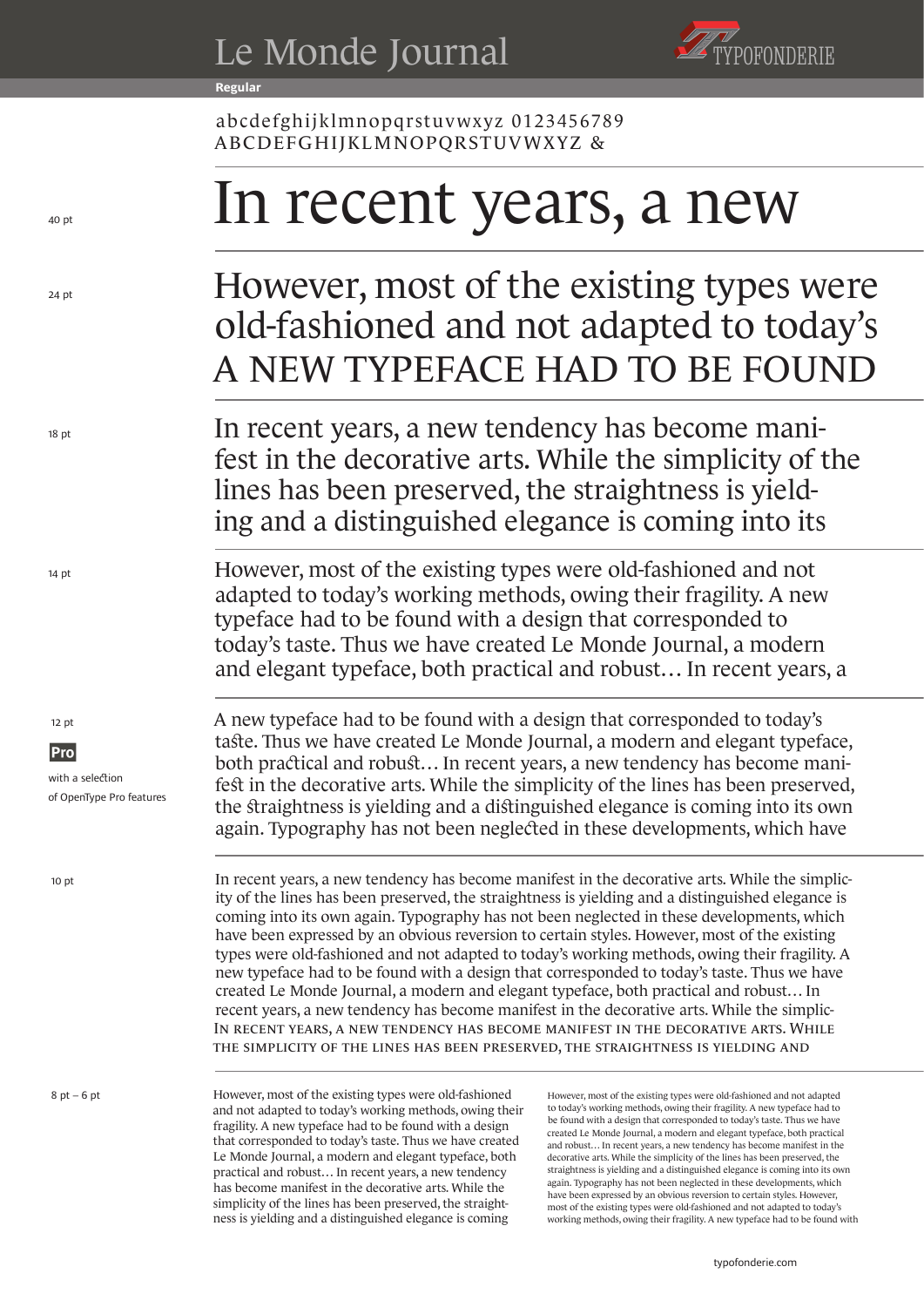**Italic**



*abcdefghijklmnopqrstuvwxyz 0123456789 ABCDEFGHIJKLMNOPQRSTUVWXYZ &*

## *In recent years, a new*

*A NEW TYPEFACE HAD TO BE FOUND However, most of the existing types were old-fashioned and not adapted to today's* 

*In recent years, a new tendency has become manifest in the decorative arts. While the simplicity of the lines has been preserved, the straightness is yielding and a distinguished elegance is coming into its own again.* 

*However, most of the existing types were old-fashioned and not adapted to today's working methods, owing to their fragility. A new typeface had to be found with a design that corresponded to today's taste. Therefore we have created Le Monde Journal, a modern and elegant typeface, both practical and robust… In recent years, a new tendency has* 

*A new typeface had to be found with a design that corresponded to today's taste. Therefore we have created Le Monde Journal, a modern and elegant typeface, both practical and robust… In recent years, a new tendency has become manifest in the decorative arts. While the simplicity of the lines has been preserved, the straightness is yielding and a distinguished elegance is coming into its own again. Typography has not been neglected in these developments, which have been expressed* 

*In recent years, a new tendency has become manifest in the decorative arts. While the simplicity of the lines has been preserved, the straightness is yielding and a distinguished In recent years, a new tendency has become manifest in the decorative arts. While the simplicity of the lines has been preserved, the straightness is yielding and a distinguished elegance is coming into its own again. Typography has not been neglected in these developments, which have been expressed by an obvious reversion to certain styles. However, most of the existing types were old-fashioned and not adapted to today's working methods, owing to their fragility. A new typeface had to be found with a design that corresponded to today's taste. Therefore we have created Le Monde Journal, a modern and elegant typeface, both practical and robust… In recent years, a new tendency has become manifest in the decorative arts. While the simplicity of the lines has* 

*However, most of the existing types were old-fashioned and not adapted to today's working methods, owing to their fragility. A new typeface had to be found with a design that corresponded to today's taste. Therefore we have created Le Monde Journal, a modern and elegant typeface, both practical and robust… In recent years, a new tendency has become manifest in the decorative arts. While the simplicity of the lines has been preserved, the straightness is yielding and a distinguished elegance is coming into its own again. Typog-* *However, most of the existing types were old-fashioned and not adapted to today's working methods, owing to their fragility. A new typeface had to be found with a design that corresponded to today's taste. Therefore we have created Le Monde Journal, a modern and elegant typeface, both practical and robust… In recent years, a new tendency has become manifest in the decorative arts. While the simplicity of the lines has been preserved, the straightness is yielding and a distinguished elegance is coming into its own again. Typography has not been neglected in these developments, which have been expressed by an obvious reversion to certain styles. However, most of the existing types were old-fashioned and not adapted to today's working methods, owing to their fragility. A new typeface had to be found with a design that corresponded to today's taste. Therefore we* 

12 pt

14 pt

18 pt

24 pt

 $40<sub>nt</sub>$ 

**Pro** with a selection of OpenType Pro features

10 pt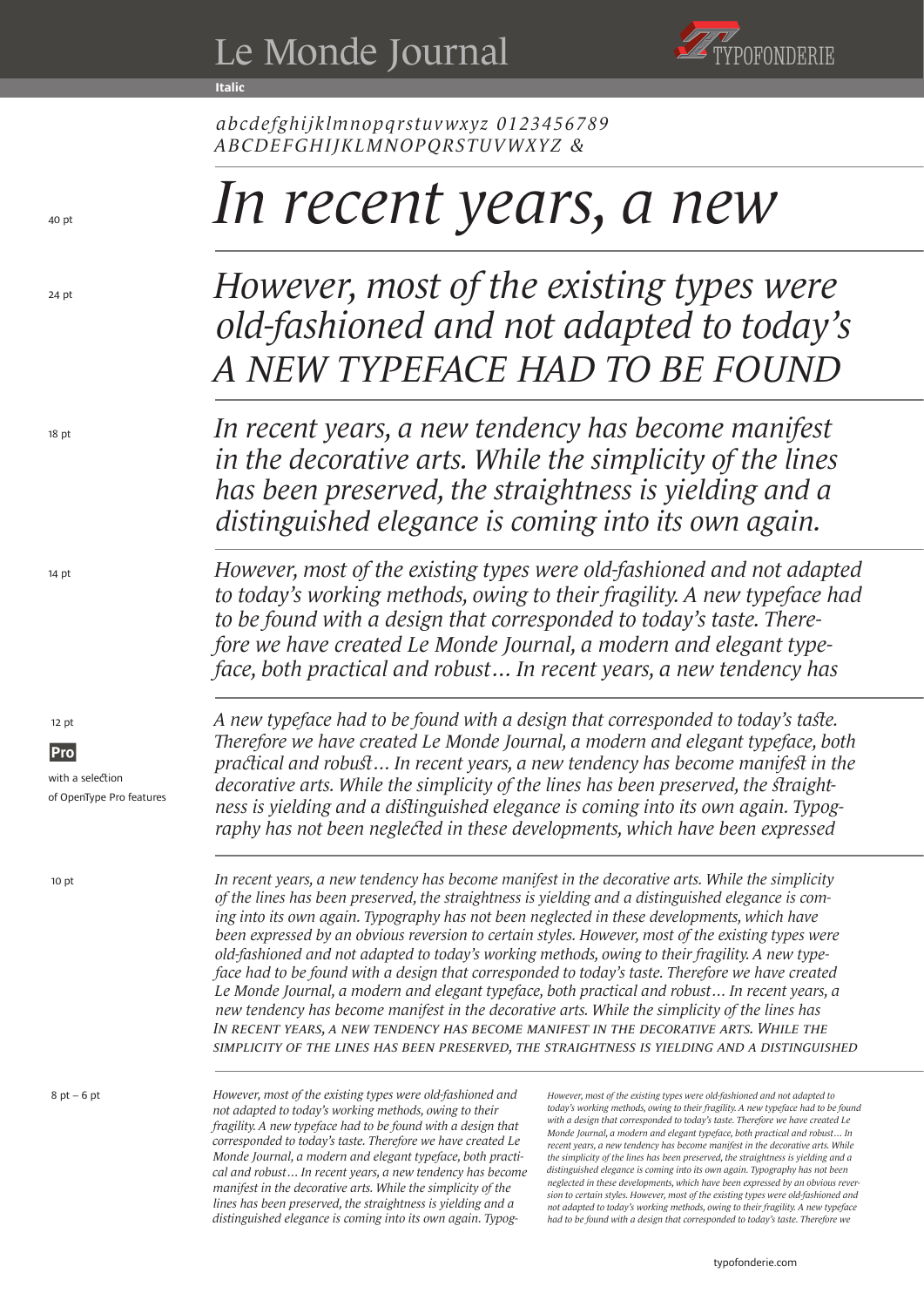**Book**



abcdefghijklmnopqrstuvwxyz 0123456789 ABCDEFGHIJKLMNOPQRSTUVWXYZ &

# In recent years, a new

### A NEW TYPEFACE HAD TO BE FOUND However, most of the existing types were old-fashioned and not adapted

In recent years, a new tendency has become manifest in the decorative arts. While the simplicity of the lines has been preserved, the straightness is yielding and a distinguished elegance is coming into

However, most of the existing types were old-fashioned and not adapted to today's working methods, owing to their fragility. A new typeface had to be found with a design that corresponded to today's taste. Therefore we have created Le Monde Journal, a modern and elegant typeface, both practical and robust… In recent

A new typeface had to be found with a design that corresponded to today's taste. Therefore we have created Le Monde Journal, a modern and elegant typeface, both practical and robust… In recent years, a new tendency has become manifest in the decorative arts. While the simplicity of the lines has been preserved, the straightness is yielding and a distinguished elegance is coming into its own again. Typography has not been neglected in these de-

In recent years, a new tendency has become manifest in the decorative arts. While the simplicity of the lines has been preserved, the straightness is yielding and In recent years, a new tendency has become manifest in the decorative arts. While the simplicity of the lines has been preserved, the straightness is yielding and a distinguished elegance is coming into its own again. Typography has not been neglected in these developments, which have been expressed by an obvious reversion to certain styles. However, most of the existing types were old-fashioned and not adapted to today's working methods, owing to their fragility. A new typeface had to be found with a design that corresponded to today's taste. Therefore we have created Le Monde Journal, a modern and elegant typeface, both practical and robust… In recent years, a new tendency has become manifest in the decorative arts. While the simplic-

However, most of the existing types were old-fashioned and not adapted to today's working methods, owing to their fragility. A new typeface had to be found with a design that corresponded to today's taste. Therefore we have created Le Monde Journal, a modern and elegant typeface, both practical and robust… In recent years, a new tendency has become manifest in the decorative arts. While the simplicity of the lines has been preserved, the straightness is yielding and a distinguished

However, most of the existing types were old-fashioned and not adapted to today's working methods, owing to their fragility. A new typeface had to be found with a design that corresponded to today's taste. Therefore we have created Le Monde Journal, a modern and elegant typeface, both practical and robust… In recent years, a new tendency has become manifest in the decorative arts. While the simplicity of the lines has been preserved, the straightness is yielding and a distinguished elegance is coming into its own again. Typography has not been neglected in these developments, which have been expressed by an obvious reversion to certain styles. However, most of the existing types were old-fashioned and not adapted to today's working methods, owing to their fragility. A new typeface had to be found

12 pt

14 pt

18 pt

24 pt

 $40<sub>nt</sub>$ 

**Pro** with a selection of OpenType Pro features

10 pt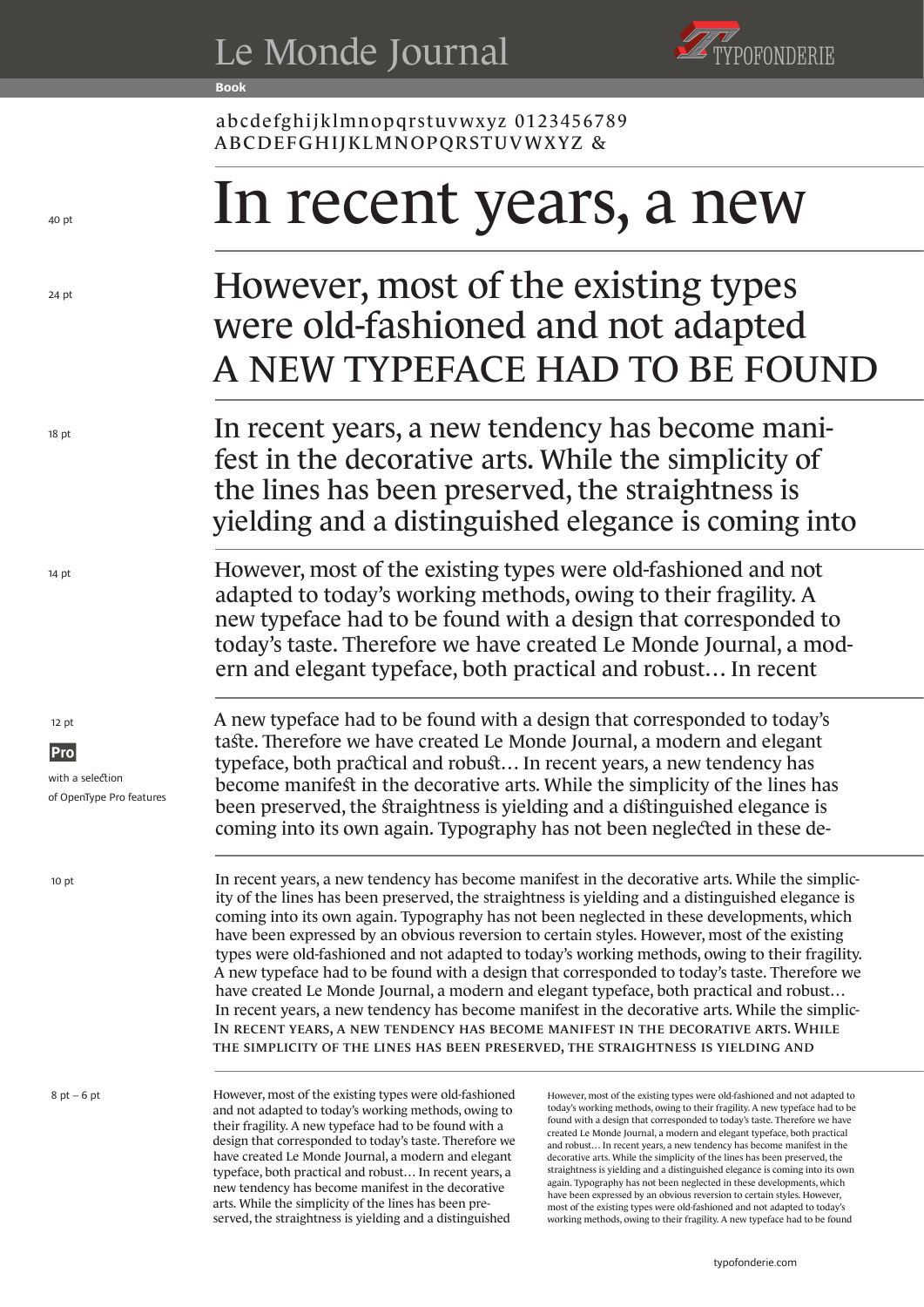**Book Italic**



*abcdefghijklmnopqrstuvwxyz 0123456789 ABCDEFGHIJKLMNOPQRSTUVWXYZ &* 

# *In recent years, a new*

## *A NEW TYPEFACE HAD TO BE FOUND However, most of the existing types were old-fashioned and not adapted to today's*

*In recent years, a new tendency has become manifest in the decorative arts. While the simplicity of the lines has been preserved, the straightness is yielding and a distinguished elegance is coming into its own again.* 

*However, most of the existing types were old-fashioned and not adapted to today's working methods, owing to their fragility. A new typeface had to be found with a design that corresponded to today's taste. Therefore we have created Le Monde Journal, a modern and elegant typeface, both practical and robust… In recent years, a new* 

*A new typeface had to be found with a design that corresponded to today's taste. Therefore we have created Le Monde Journal, a modern and elegant typeface, both practical and robust… In recent years, a new tendency has become manifest in the decorative arts. While the simplicity of the lines has been preserved, the straightness is yielding and a distinguished elegance is coming into its own again. Typography has not been neglected in these developments, which have been* 

IN RECENT YEARS, A NEW TENDENCY HAS BECOME MANIFEST IN THE DECORATIVE ARTS. WHILE THE *simplicity of the lines has been preserved, the straightness is yielding and a distin-In recent years, a new tendency has become manifest in the decorative arts. While the simplicity of the lines has been preserved, the straightness is yielding and a distinguished elegance is coming into its own again. Typography has not been neglected in these developments, which have been expressed by an obvious reversion to certain styles. However, most of the existing types were old-fashioned and not adapted to today's working methods, owing to their fragility. A new typeface had to be found with a design that corresponded to today's taste. Therefore we have created Le Monde Journal, a modern and elegant typeface, both practical and robust… In recent years, a new tendency has become manifest in the decorative arts. While the simplicity of the lines has* 

*However, most of the existing types were old-fashioned and not adapted to today's working methods, owing to their fragility. A new typeface had to be found with a design that corresponded to today's taste. Therefore we have created Le Monde Journal, a modern and elegant typeface, both practical and robust… In recent years, a new tendency has become manifest in the decorative arts. While the simplicity of the lines has been preserved, the straightness is yielding and a distinguished elegance is coming into its own again.* 

*However, most of the existing types were old-fashioned and not adapted to today's working methods, owing to their fragility. A new typeface had to be found with a design that corresponded to today's taste. Therefore we have created Le Monde Journal, a modern and elegant typeface, both practical and robust… In recent years, a new tendency has become manifest in the decorative arts. While the simplicity of the lines has been preserved, the straightness is yielding and a distinguished elegance is coming into its own again. Typography has not been neglected in these developments, which have been expressed by an obvious reversion to certain styles. However, most of the existing types were oldfashioned and not adapted to today's working methods, owing to their fragility. A new typeface had to be found with a design that corresponded to today's taste.* 

12 pt

14 pt

18 pt

24 pt

 $40<sub>nt</sub>$ 

**Pro** with a selection of OpenType Pro features

10 pt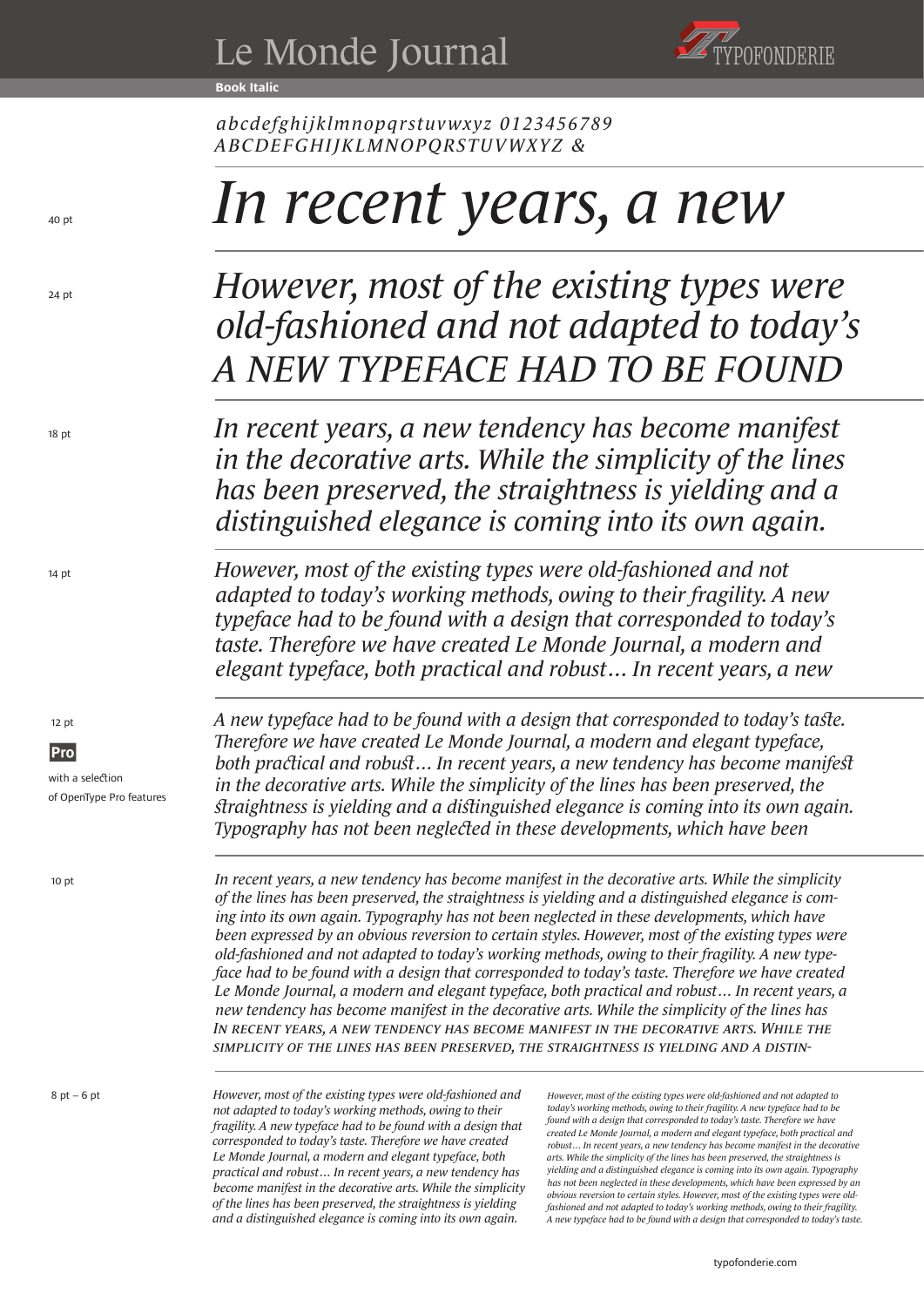**Demi**



abcdefghijklmnopqrstuvwxyz 0123456789 ABCDEFGHIJKLMNOPQRSTUVWXYZ &

# In recent years, a new

### A NEW TYPEFACE HAD TO BE However, most of the existing types were old-fashioned and not adapted

In recent years, a new tendency has become manifest in the decorative arts. While the simplicity of the lines has been preserved, the straightness is yielding and a distinguished elegance is com-

However, most of the existing types were old-fashioned and not adapted to today's working methods, owing to their fragility. A new typeface had to be found with a design that corresponded to today's taste. Therefore we have created Le Monde Journal, a modern and elegant typeface, both practical and robust… In

A new typeface had to be found with a design that corresponded to today's taste. Therefore we have created Le Monde Journal, a modern and elegant typeface, both practical and robust… In recent years, a new tendency has become manifest in the decorative arts. While the simplicity of the lines has been preserved, the straightness is yielding and a distinguished elegance is coming into its own again. Typography has not been neglected in these

In recent years, a new tendency has become manifest in the decorative arts. While the simplicity of the lines has been preserved, the straightness is yielding and In recent years, a new tendency has become manifest in the decorative arts. While the simplicity of the lines has been preserved, the straightness is yielding and a distinguished elegance is coming into its own again. Typography has not been neglected in these developments, which have been expressed by an obvious reversion to certain styles. However, most of the existing types were old-fashioned and not adapted to today's working methods, owing to their fragility. A new typeface had to be found with a design that corresponded to today's taste. Therefore we have created Le Monde Journal, a modern and elegant typeface, both practical and robust… In recent years, a new tendency has become manifest in the decora-

However, most of the existing types were old-fashioned and not adapted to today's working methods, owing to their fragility. A new typeface had to be found with a design that corresponded to today's taste. Therefore we have created Le Monde Journal, a modern and elegant typeface, both practical and robust… In recent years, a new tendency has become manifest in the decorative arts. While the simplicity of the lines has been preserved, the straightness is yielding and a distinguished

However, most of the existing types were old-fashioned and not adapted to today's working methods, owing to their fragility. A new typeface had to be found with a design that corresponded to today's taste. Therefore we have created Le Monde Journal, a modern and elegant typeface, both practical and robust… In recent years, a new tendency has become manifest in the decorative arts. While the simplicity of the lines has been preserved, the straightness is yielding and a distinguished elegance is coming into its own again. Typography has not been neglected in these developments, which have been expressed by an obvious reversion to certain styles. However, most of the existing types were old-fashioned and not adapted to today's working methods, owing to their fragility. A new typeface had

12 pt

14 pt

18 pt

24 pt

 $40<sub>nt</sub>$ 

**Pro** with a selection of OpenType Pro features

10 pt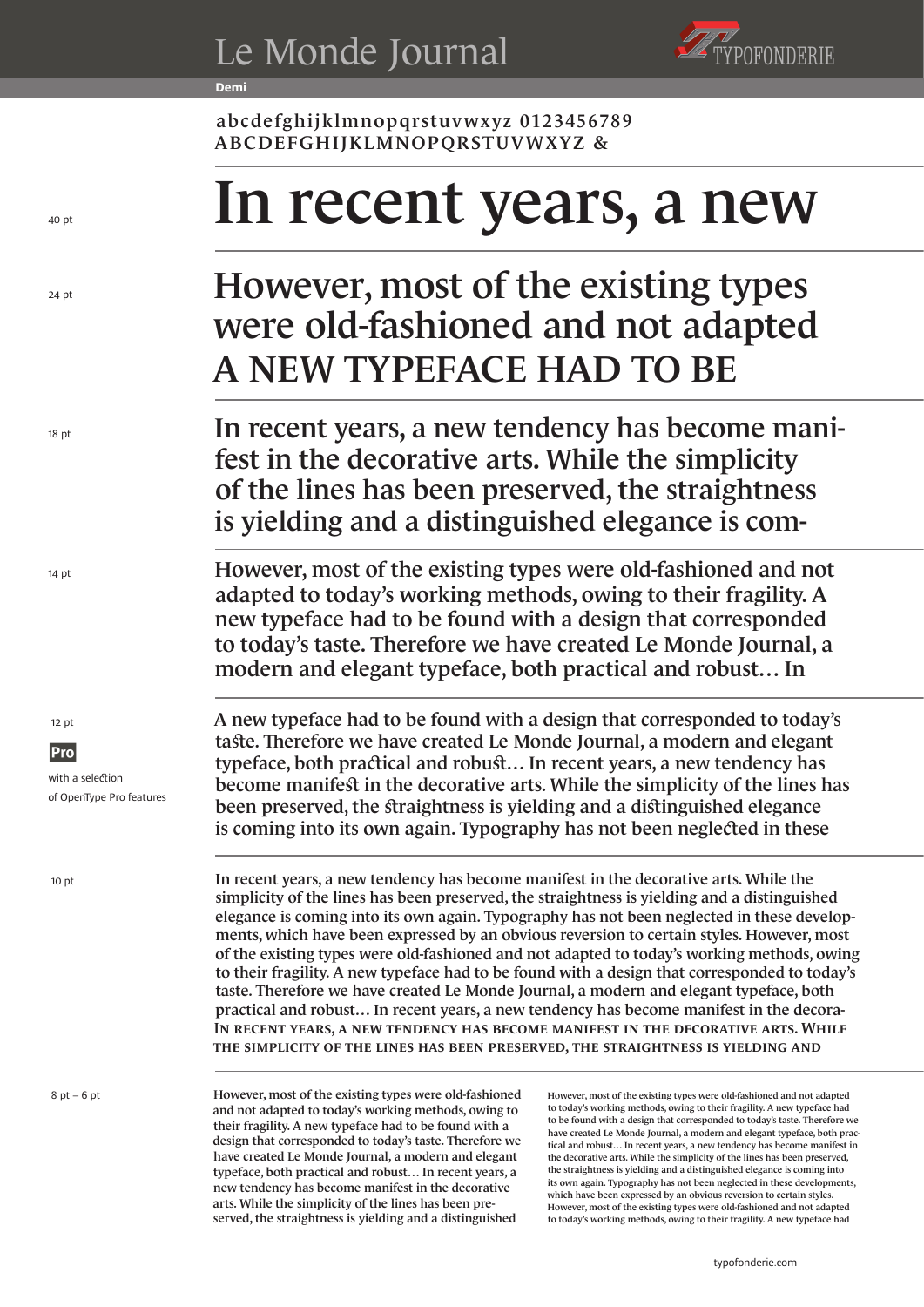**Demi Italic**



*abcdefghijklmnopqrstuvwxyz 0123456789 ABCDEFGHIJKLMNOPQRSTUVWXYZ &* 

# *In recent years, a new*

## *A NEW TYPEFACE HAD TO BE FOUND However, most of the existing types were old-fashioned and not adapted to today's*

*In recent years, a new tendency has become manifest in the decorative arts. While the simplicity of the lines has been preserved, the straightness is yielding and a distinguished elegance is coming into its own* 

*However, most of the existing types were old-fashioned and not adapted to today's working methods, owing to their fragility. A new typeface had to be found with a design that corresponded to today's taste. Therefore we have created Le Monde Journal, a modern and elegant typeface, both practical and robust… In recent years, a new* 

*A new typeface had to be found with a design that corresponded to today's taste. Therefore we have created Le Monde Journal, a modern and elegant typeface, both practical and robust… In recent years, a new tendency has become manifest in the decorative arts. While the simplicity of the lines has been preserved, the straightness is yielding and a distinguished elegance is coming into its own again. Typography has not been neglected in these developments, which have* 

IN RECENT YEARS, A NEW TENDENCY HAS BECOME MANIFEST IN THE DECORATIVE ARTS. WHILE THE *simplicity of the lines has been preserved, the straightness is yielding and a distin-In recent years, a new tendency has become manifest in the decorative arts. While the simplicity of the lines has been preserved, the straightness is yielding and a distinguished elegance is coming into its own again. Typography has not been neglected in these developments, which have been expressed by an obvious reversion to certain styles. However, most of the existing types were old-fashioned and not adapted to today's working methods, owing to their fragility. A new typeface had to be found with a design that corresponded to today's taste. Therefore we have created Le Monde Journal, a modern and elegant typeface, both practical and robust… In recent years, a new tendency has become manifest in the decorative arts. While the simplicity of the lines has* 

*However, most of the existing types were old-fashioned and not adapted to today's working methods, owing to their fragility. A new typeface had to be found with a design that corresponded to today's taste. Therefore we have created Le Monde Journal, a modern and elegant typeface, both practical and robust… In recent years, a new tendency has become manifest in the decorative arts. While the simplicity of the lines has been preserved, the straightness is yielding and a distinguished elegance is coming into* 

 $8$  pt – 6 pt

10 pt

 12 pt **Pro** 

14 pt

18 pt

24 pt

 $40<sub>nt</sub>$ 

with a selection of OpenType Pro features

> *However, most of the existing types were old-fashioned and not adapted to today's working methods, owing to their fragility. A new typeface had to be found with a design that corresponded to today's taste. Therefore we have created Le Monde Journal, a modern and elegant typeface, both practical and robust… In recent years, a new tendency has become manifest in the decorative arts. While the simplicity of the lines has been preserved, the straightness is yielding and a distinguished elegance is coming into its own again. Typography has not been neglected in these developments, which have been expressed by an obvious reversion to certain styles. However, most of the existing types were old-fashioned and not adapted to today's working methods, owing to their fragility. A new typeface had to be found with a design that*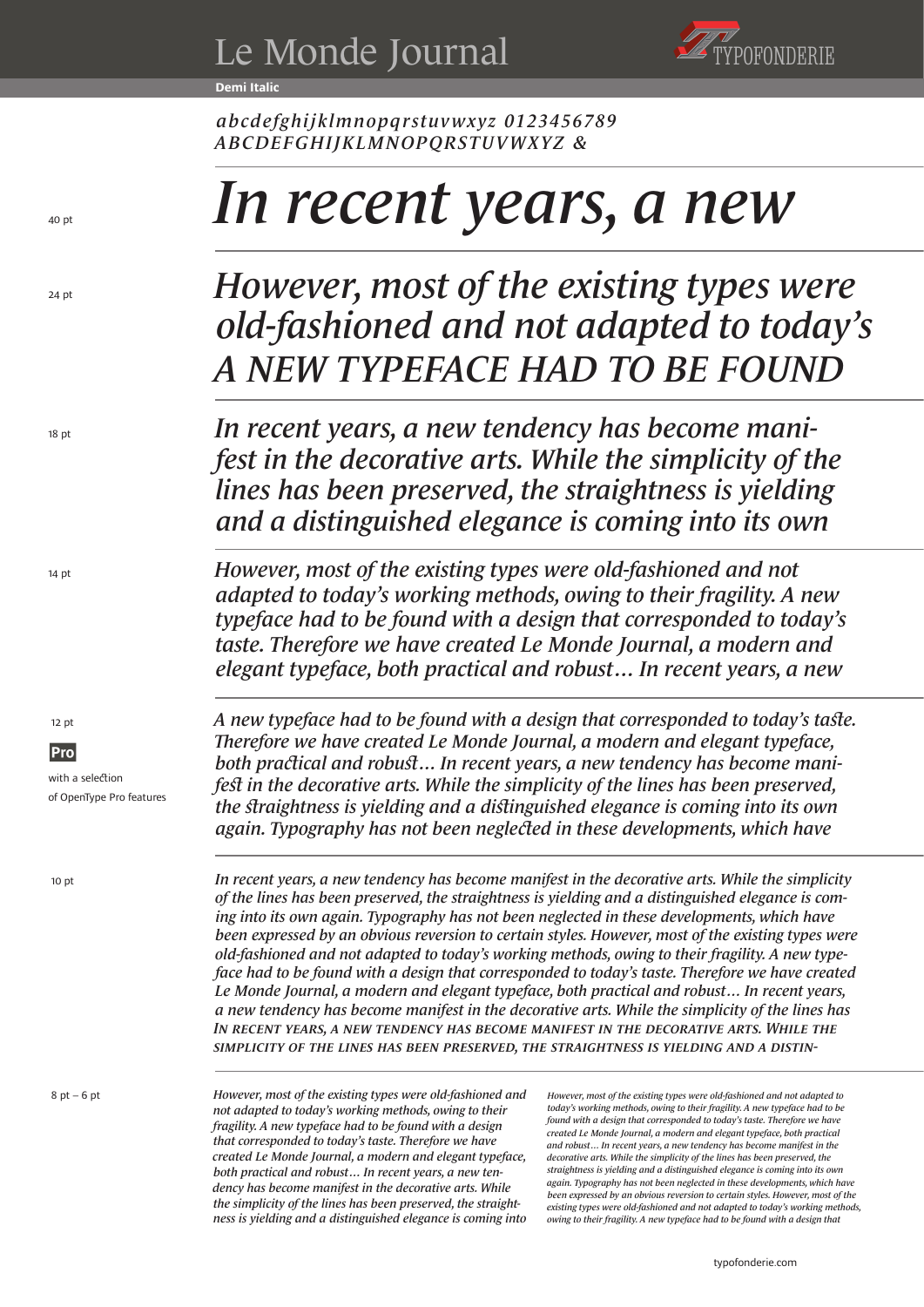**ExtraDemi**



abcdefghijklmnopqrstuvwxyz 0123456789 ABCDEFGHIJKLMNOPQRSTUVWXYZ &

# In recent years, a new

## A NEW TYPEFACE HAD TO BE However, most of the existing types were old-fashioned and not adapted

In recent years, a new tendency has become manifest in the decorative arts. While the simplicity of the lines has been preserved, the straightness is yielding and a distinguished elegance is com-

However, most of the existing types were old-fashioned and not adapted to today's working methods, owing to their fragility. A new typeface had to be found with a design that corresponded to today's taste. Therefore we have created Le Monde Journal, a modern and elegant typeface, both practical and robust… In

A new typeface had to be found with a design that corresponded to today's taste. Therefore we have created Le Monde Journal, a modern and elegant typeface, both practical and robust… In recent years, a new tendency has become manifest in the decorative arts. While the simplicity of the lines has been preserved, the straightness is yielding and a distinguished elegance is coming into its own again. Typography has not been neglected in these

In recent years, a new tendency has become manifest in the decorative arts. While the simplicity of the lines has been preserved, the straightness is yielding and In recent years, a new tendency has become manifest in the decorative arts. While the simplicity of the lines has been preserved, the straightness is yielding and a distinguished elegance is coming into its own again. Typography has not been neglected in these developments, which have been expressed by an obvious reversion to certain styles. However, most of the existing types were old-fashioned and not adapted to today's working methods, owing to their fragility. A new typeface had to be found with a design that corresponded to today's taste. Therefore we have created Le Monde Journal, a modern and elegant typeface, both practical and robust… In recent years, a new tendency has become manifest in

However, most of the existing types were old-fashioned and not adapted to today's working methods, owing to their fragility. A new typeface had to be found with a design that corresponded to today's taste. Therefore we have created Le Monde Journal, a modern and elegant typeface, both practical and robust… In recent years, a new tendency has become manifest in the decorative arts. While the simplicity of the lines has been preserved, the straightness is yielding and a distinguished

However, most of the existing types were old-fashioned and not adapted to today's working methods, owing to their fragility. A new typeface had to be found with a design that corresponded to today's taste. Therefore we have created Le Monde Journal, a modern and elegant typeface, both practical and robust… In recent years, a new tendency has become manifest in the decorative arts. While the simplicity of the lines has been preserved, the straightness is yielding and a distinguished elegance is coming into its own again. Typography has not been neglected in these developments, which have been expressed by an obvious reversion to certain styles. However, most of the existing types were old-fashioned and not adapted to today's working methods, owing to their fragility.

12 pt

14 pt

18 pt

24 pt

 $40<sub>nt</sub>$ 

**Pro** with a selection of OpenType Pro features

10 pt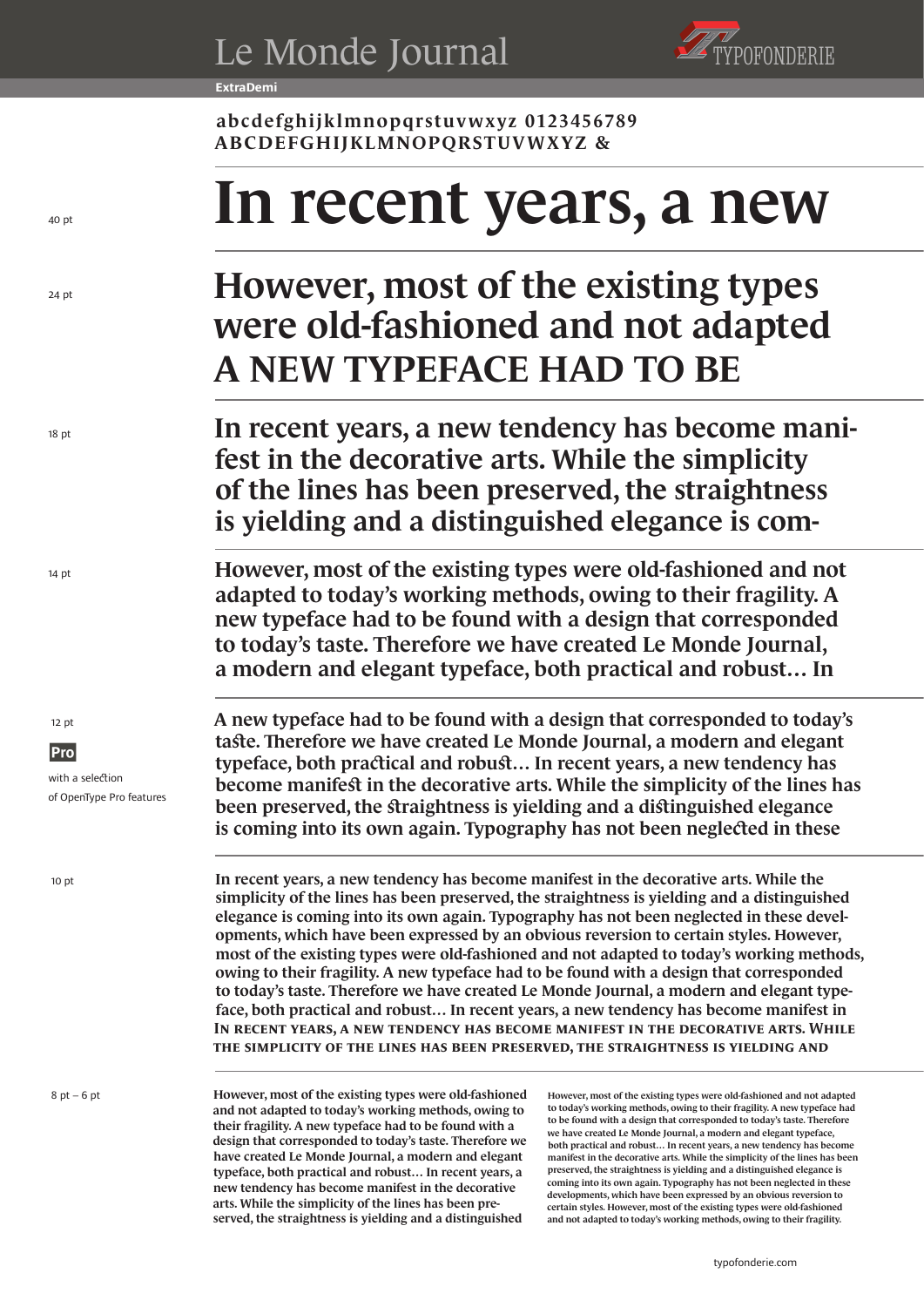**ExtraDemi Italic**



*abcdefghijklmnopqrstuvwxyz 0123456789 ABCDEFGHIJKLMNOPQRSTUVWXYZ &*

# *In recent years, a new*

## *A NEW TYPEFACE HAD TO BE FOUND However, most of the existing types were old-fashioned and not adapted*

*In recent years, a new tendency has become manifest in the decorative arts. While the simplicity of the lines has been preserved, the straightness is yielding and a distinguished elegance is coming into its* 

*However, most of the existing types were old-fashioned and not adapted to today's working methods, owing to their fragility. A new typeface had to be found with a design that corresponded to today's taste. Therefore we have created Le Monde Journal, a modern and elegant typeface, both practical and robust… In recent years, a new* 

*A new typeface had to be found with a design that corresponded to today's taste. Therefore we have created Le Monde Journal, a modern and elegant typeface, both practical and robust… In recent years, a new tendency has become manifest in the decorative arts. While the simplicity of the lines has been preserved, the straightness is yielding and a distinguished elegance is coming into its own again. Typography has not been neglected in these developments,* 

IN RECENT YEARS, A NEW TENDENCY HAS BECOME MANIFEST IN THE DECORATIVE ARTS. WHILE THE *simplicity of the lines has been preserved, the straightness is yielding and a distin-In recent years, a new tendency has become manifest in the decorative arts. While the simplicity of the lines has been preserved, the straightness is yielding and a distinguished elegance is coming into its own again. Typography has not been neglected in these developments, which have been expressed by an obvious reversion to certain styles. However, most of the existing types were old-fashioned and not adapted to today's working methods, owing to their fragility. A new typeface had to be found with a design that corresponded to today's taste. Therefore we have created Le Monde Journal, a modern and elegant typeface, both practical and robust… In recent years, a new tendency has become manifest in the decorative arts. While the simplic-*

*However, most of the existing types were old-fashioned and not adapted to today's working methods, owing to their fragility. A new typeface had to be found with a design that corresponded to today's taste. Therefore we have created Le Monde Journal, a modern and elegant typeface, both practical and robust… In recent years, a new tendency has become manifest in the decorative arts. While the simplicity of the lines has been preserved, the straightness is yielding and a distinguished elegance* 

*However, most of the existing types were old-fashioned and not adapted to today's working methods, owing to their fragility. A new typeface had to be found with a design that corresponded to today's taste. Therefore we have created Le Monde Journal, a modern and elegant typeface, both practical and robust… In recent years, a new tendency has become manifest in the decorative arts. While the simplicity of the lines has been preserved, the straightness is yielding and a distinguished elegance is coming into its own again. Typography has not been neglected in these developments, which have been expressed by an obvious reversion to certain styles. However, most of the existing types were old-fashioned and not adapted to today's working methods, owing to their fragility. A new typeface had to be found with a* 

12 pt

14 pt

18 pt

24 pt

 $40<sub>nt</sub>$ 

**Pro** with a selection

of OpenType Pro features

10 pt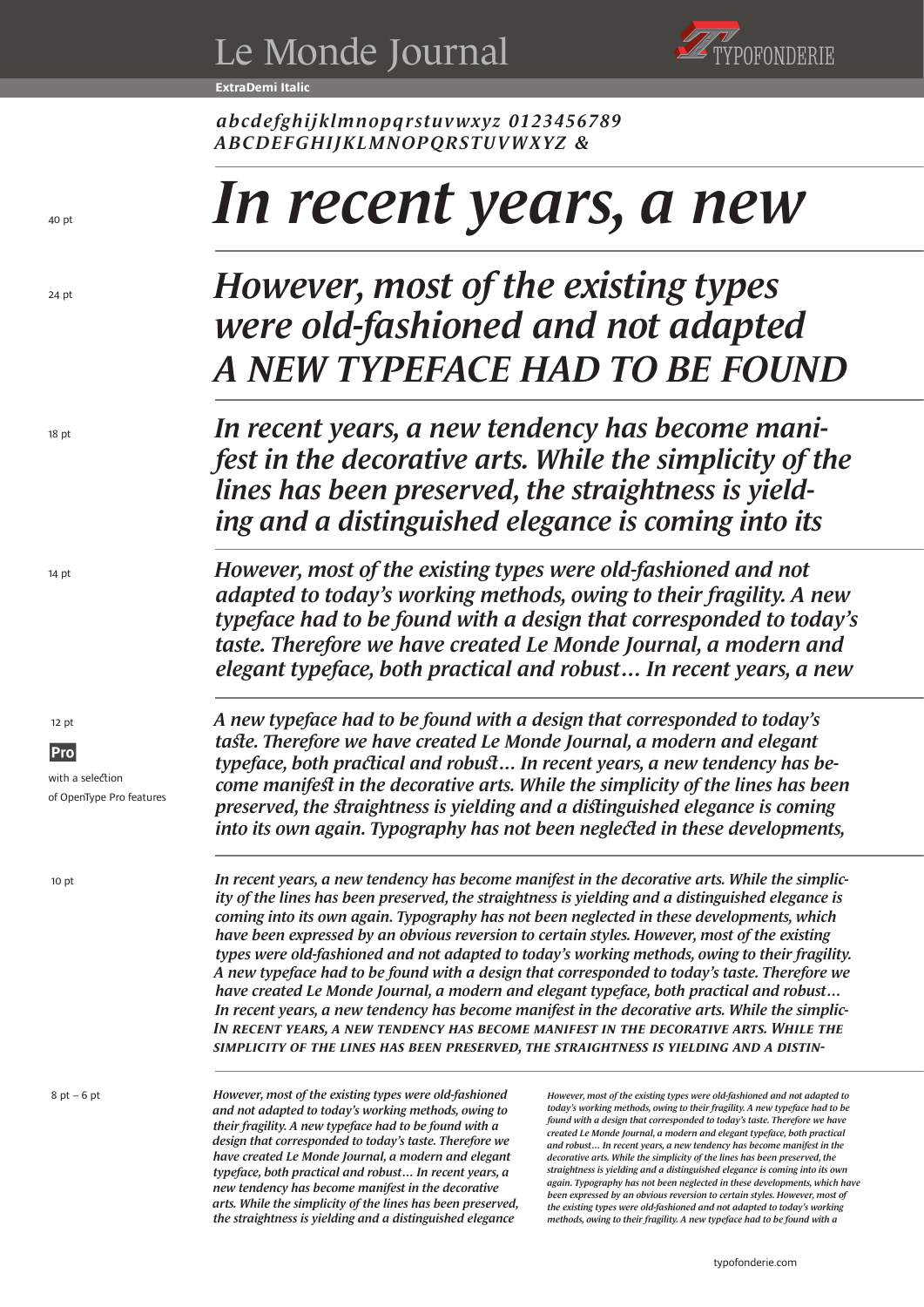**Bold**



**abcdefghijklmnopqrstuvwxyz 0123456789 ABCDEFGHIJKLMNOPQRSTUVWXYZ &** 

# **In recent years, a new**

### **A NEW TYPEFACE HAD TO BE However, most of the existing types were old-fashioned and not adapted**

**In recent years, a new tendency has become manifest in the decorative arts. While the simplicity of the lines has been preserved, the straightness is yielding and a distinguished elegance is com-**

**However, most of the existing types were old-fashioned and not adapted to today's working methods, owing to their fragility. A new typeface had to be found with a design that corresponded to today's taste. Therefore we have created Le Monde Journal, a modern and elegant typeface, both practical and robust… In** 

**A new typeface had to be found with a design that corresponded to today's taste. Therefore we have created Le Monde Journal, a modern and elegant typeface, both practical and robust… In recent years, a new tendency has become manifest in the decorative arts. While the simplicity of the lines has been preserved, the straightness is yielding and a distinguished elegance is coming into its own again. Typography has not been neglected in** 

**In recent years, a new tendency has become manifest in the decorative arts. While the simplicity of the lines has been preserved, the straightness is yielding In recent years, a new tendency has become manifest in the decorative arts. While the simplicity of the lines has been preserved, the straightness is yielding and a distinguished elegance is coming into its own again. Typography has not been neglected in these developments, which have been expressed by an obvious reversion to certain styles. However, most of the existing types were old-fashioned and not adapted to today's working methods, owing to their fragility. A new typeface had to be found with a design that corresponded to today's taste. Therefore we have created Le Monde Journal, a modern and elegant typeface, both practical and robust… In recent years, a new tendency has** 

**However, most of the existing types were old-fashioned and not adapted to today's working methods, owing to their fragility. A new typeface had to be found with a design that corresponded to today's taste. Therefore we have created Le Monde Journal, a modern and elegant typeface, both practical and robust… In recent years, a new tendency has become manifest in the decorative arts. While the simplicity of the lines has been preserved, the straightness is** 

**However, most of the existing types were old-fashioned and not adapted to today's working methods, owing to their fragility. A new typeface had to be found with a design that corresponded to today's taste. Therefore we have created Le Monde Journal, a modern and elegant typeface, both practical and robust… In recent years, a new tendency has become manifest in the decorative arts. While the simplicity of the lines has been preserved, the straightness is yielding and a distinguished elegance is coming into its own again. Typography has not been neglected in these developments, which have been expressed by an obvious reversion to certain styles. However, most of the existing types were old-fashioned and not adapted to today's working methods, owing to their fragility.** 

12 pt

14 pt

18 pt

24 pt

 $40<sub>nt</sub>$ 

**Pro** with a selection of OpenType Pro features

10 pt